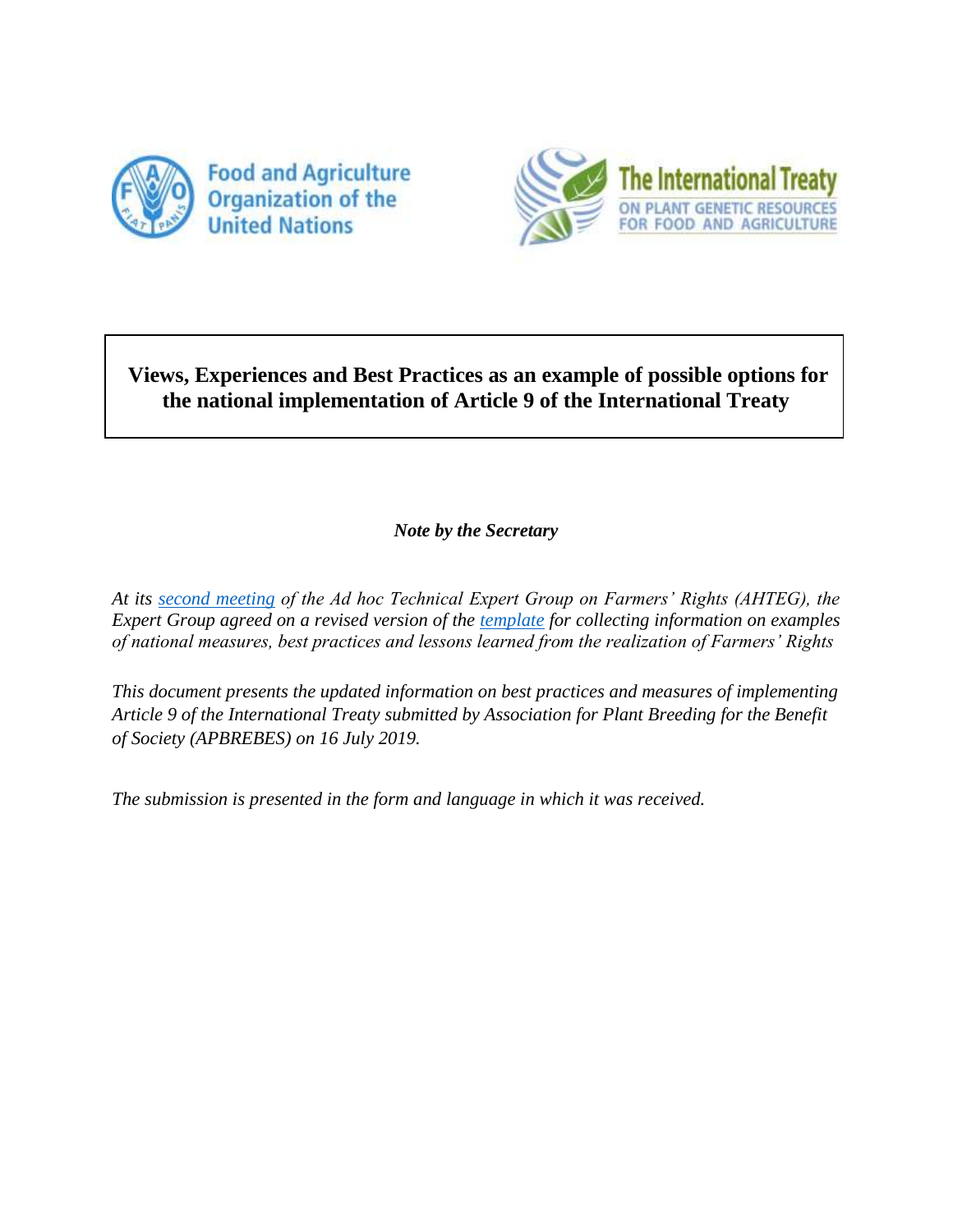# **Template for submission of**

# **Measures, Best Practices and Lessons Learned from the Realization of Farmers' Rights as set out in Article 9 of the International Treaty**

#### **Basic information**

- Title of measure/practice Recognizing Farmer's Rights to freely save, use, exchange and sell farm-saved seed/propagating material protected varieties in Plant Variety Protection laws.
- Date of submission 5.2.19
- Name(s) of country/countries in which the measure/practice is taking place Examples from India, Philippines, Ethiopia, Malaysia
- Responsible institution/organization (name, address, website (if applicable), e-mail address, telephone number(s) and contact person) Examples collected by APBREBES, [www.apbrebes.org;](http://www.apbrebes.org/) Email: [contact@apbrebes.org;](mailto:contact@apbrebes.org) contact person: François Meienberg, APBREBES Coordinator
- Type of institution/organization (categories) Civil Society Organisation
- Collaborating/supporting institutions/organizations/actors, if applicable (name, address, website (if applicable), e-mail address, telephone number(s)) -

### **Description of the examples Mandatory information:<sup>1</sup>**

 $\overline{a}$ 

Short summary to be put in the inventory (max. 200 words) including:

Several developing countries such as Ethiopia, India, Malaysia and the Philippines have developed their own sui generis plant variety protection (PVP) systems, which comply with the demands of the TRIPS Agreement of the WTO as well as implements Farmers´ right to freely save, use, exchange and sell farmsaved seed/propagating material. In 2001, India passed the Protection of Plant Varieties and Farmers´ Rights Act stating that a farmer shall be entitled to save, use, sow, resow, exchange, share or sell his farm produce including seed of a variety protected under the Act in the same manner as s/he was entitled before. Likewise, the Ethiopian Plant Breeders Right Proclamation from 2006 grants farmers the right to save, use, multiply, exchange and sell farm-saved seed or propagating material of protected varieties. The Philippine and the Malaysian law have other articles promoting the Farmer's Rights to freely save, use, exchange and sell farm-saved seed/propagating material protected varieties in Plant Variety Protection laws.

<sup>&</sup>lt;sup>1</sup> This mandatory information is required in order for the measure/practice to be included in the Inventory.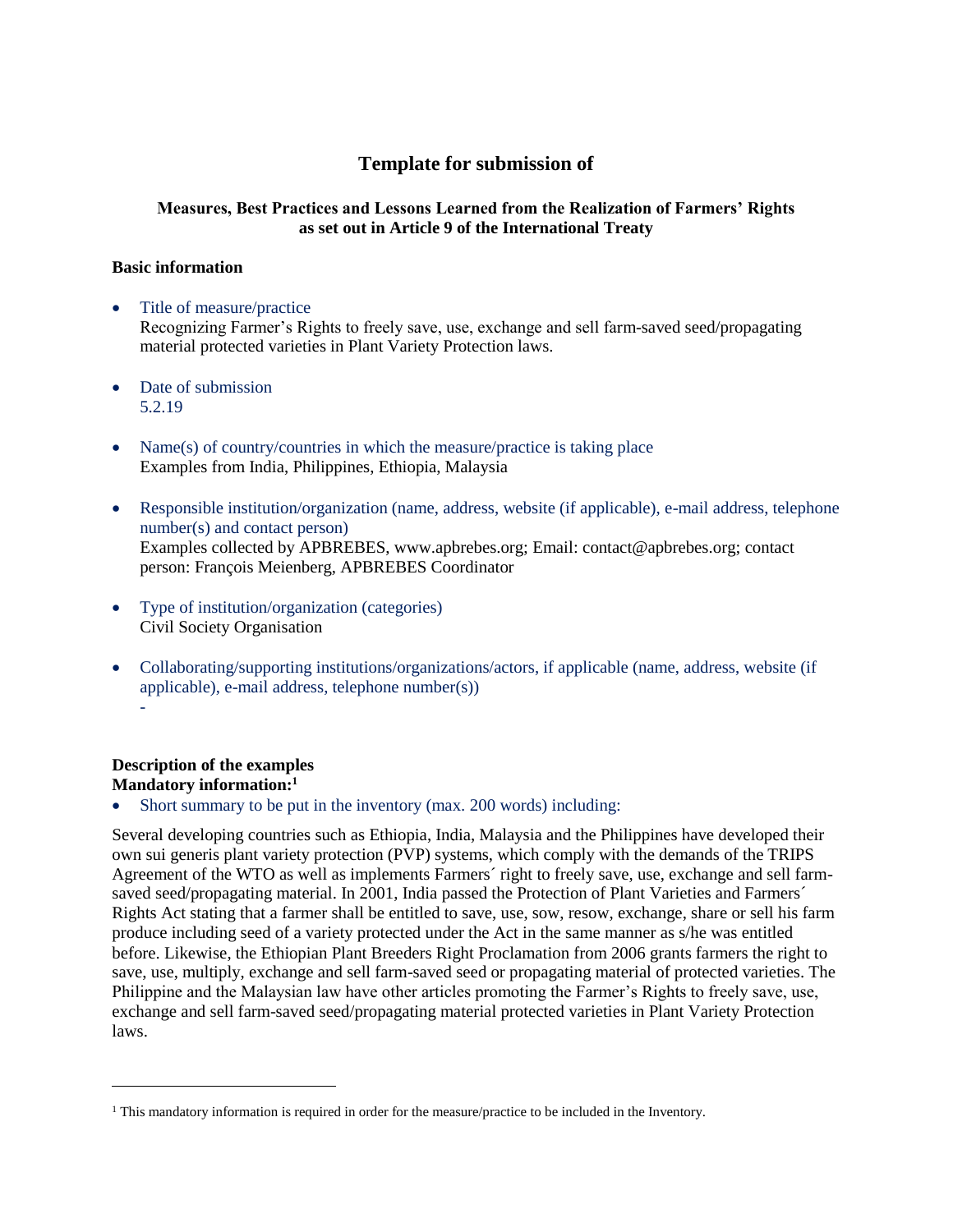This shows it is feasible to implement an effective PVP system that also recognizes Farmers' Right to freely save, use, exchange and sell farm saved seed/propagating materials. Joining UPOV 1991 limits and restricts countries' ability to fully implement Farmers' Rights.

# Brief history (including starting year), as appropriate

Article 27.3(b) of the WTO-TRIPS Agreement requires WTO members to put in place a sui generis plant variety protection system. Following this there was significant concern that the 1991 Act of the International Union for the Protection of New Plant Varieties (UPOV) was unsuitable for the agricultural system prevailing in developing countries. Hence a number of countries opted to develop their own sui generis PVP system that is suitable to their agricultural system and realization of Farmers' Rights. These include in 2001 (India), 2002 (Philippines) and 2006 (Ethiopia).

# Core components of the measure/practice

# **Indian Law on Protection of Plant Varieties and Farmers' Rights Act, Farmers Rights,**

*Chapter VI, Art. 39 (1) (iv): a farmer shall be deemed to be entitled to save, use, sow, resow, exchange, share or sell his farm produce including seed of a variety protected under this Act in the same manner as he was entitled before the coming into force of this Act: Provided that the farmer shall not be entitled to sell branded seed of a variety protected under this Act.*

**The Ethiopian Plant Breeders Rights Proclamation,** (based on the African model legislation for the protection of the rights of local communities, farmers and breeders, and for the regulation of access to biological resources)

Part V, Art. 27 about Farmers' Rights:

*In relation to the use of plant varieties, farmers shall have the following rights:*

*(1) […] c) to save, use, multiply, exchange and sell farm-saved seed or propagating material of protected varieties.*

*2/ Notwithstanding the provisions of Sub-Article (1) of this Article, farmers may not sell farm-saved seed or propagating material of a protected variety in the seed industry as a certified seed.*

### **Philippine Plant Variety Protection Act,**

*SECTION 43. Exceptions to Plant Variety Protection. – The Certificate of Plant Variety Protection shall not extend to*

d) The traditional right of small farmers to save, use, exchange, share or sell their farm produce of a *variety protected under this Act, except when a sale is for the purpose of reproduction under a commercial marketing agreement. […] This provision shall also extend to the exchange and sell of seeds among and between said small farmers: Provided, that the small farmers may exchange or sell seeds for reproduction and replanting in their own land.*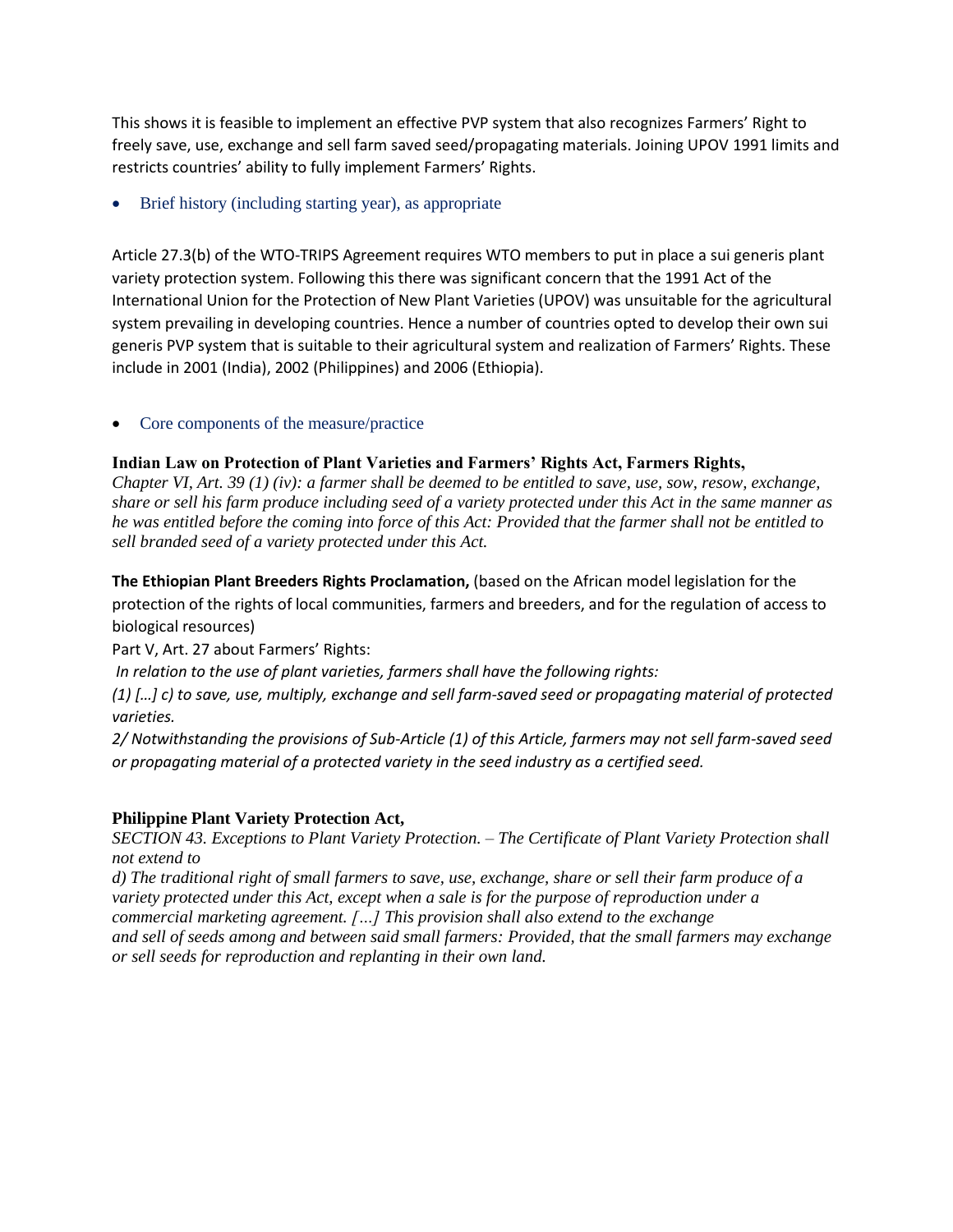### **Malaysia - Protection of New Plant Varieties Act**

*31.—(1) The breeder's right shall not extend to— […]*

*(e) any exchange of reasonable amounts of propagating materials among small farmers; and (f) the sale of farm-saved seeds in situations where a small farmer cannot make use of the farm-saved seeds on his own holding due to natural disaster or emergency or any other factor beyond the control of the small farmer, if the amount sold is not more than what is required in his own holding*

 Description of the context and the history of the measure/practice is taking place (political, legal and economic framework conditions for the measure/practice) (max 200 words)

The importance of farmers' right to freely save, use, exchange and sell farm saved seed/propagating material cannot be overstated. In many developing countries farm-saved seeds, sale and exchanges between farmers, account for more than 80% of farmers' total seed requirements. Hence, many developing countries have adopted PVP laws that are different to UPOV 91, that allow full implementation of the Farmer's Rights to save, use, exchange and sell farm-saved seeds/propagating material.

It is important to note that implementation of Farmers' Rights has not affected the rights of PVP holder or disincentivised use of the PVP system. This is evidenced by the vast number of PVP applications filed in India. As at July 2017, India had received 15053 PVP applications, of this 3556 applications were filed by the private sector. To date 2688 varieties are PVP protected. UPOV 1991 provides for an «optional exception» (also often referred to as "farmers' privilege"). It allows farmers to save seed and replant on their own holdings only certain crops and subject to certain conditions (e.g. payment of remuneration to the right holder). This limited (optional) exception will not allow national laws to permit farmers to freely exchange or sell farm-saved seed/propagating material (e.g. small amounts or for rural trade) with other farmers.

- To which provision(s) of Article 9 of the International Treaty does this measure relate
	- Art. 9.1 X Art.  $9.2a$   $\Box$
	- Art.  $9.2b$   $\Box$
	- Art.  $9.2c$   $\Box$
	- Art.  $9.3$  X

 $\overline{\phantom{a}}$ 

### **Other information, if applicable**

 Please indicate which category of the Inventory is most relevant for the proposed measure, and which other categories are also relevant (if any):

| No. | Category | <b>Most</b>           | Also                  |
|-----|----------|-----------------------|-----------------------|
|     |          | relevant <sup>2</sup> | relevant <sup>3</sup> |
|     |          |                       |                       |

<sup>2</sup> Please select only one category that is most relevant, under which the measure will be listed.

<sup>3</sup> Please select one or several categories that may also be relevant (if applicable).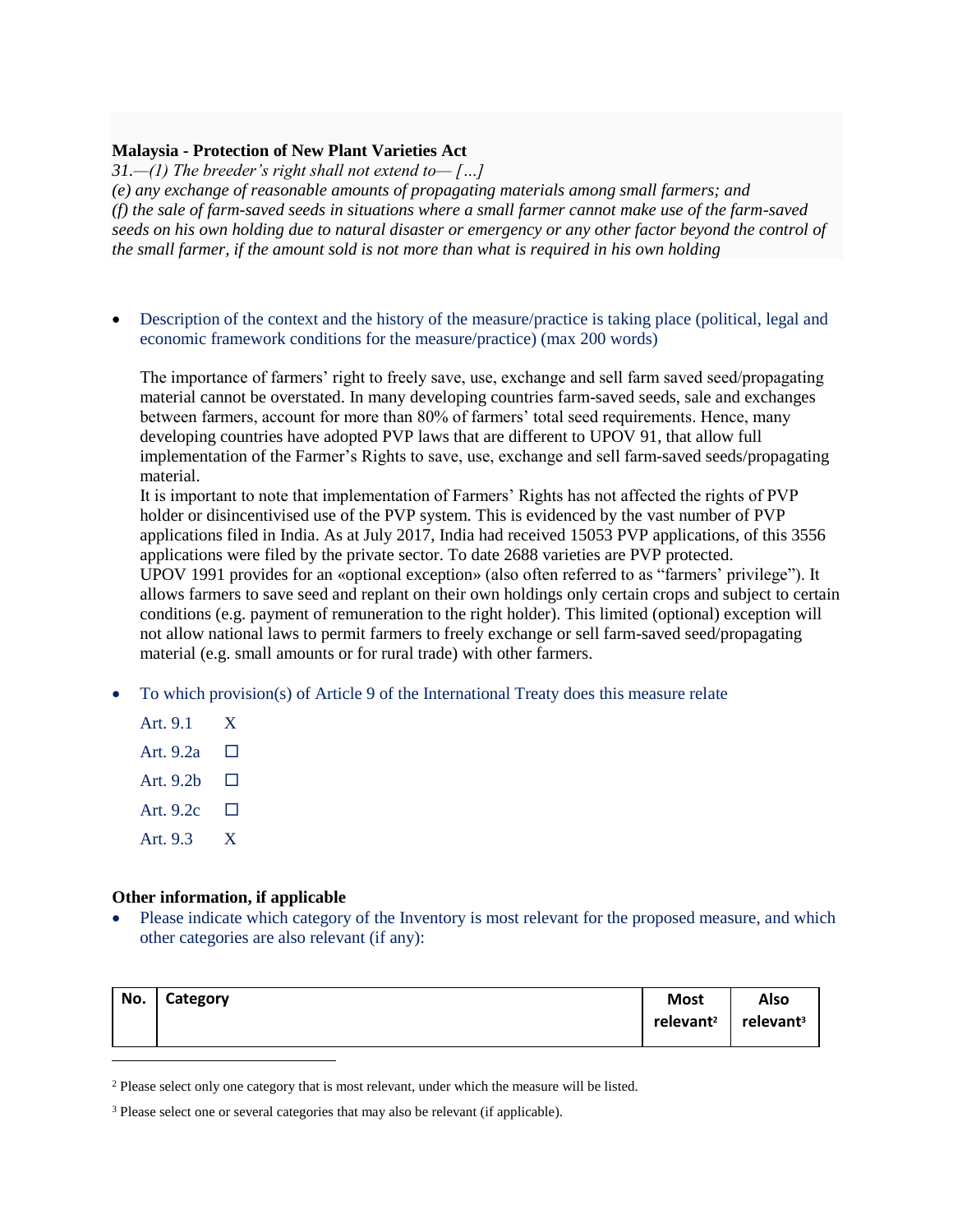| $\mathbf{1}$   | Recognition of local and indigenous communities', farmers'<br>contributions to conservation and sustainable use of PGRFA, such<br>as awards and recognition of custodian/guardian farmers            |   | X |
|----------------|------------------------------------------------------------------------------------------------------------------------------------------------------------------------------------------------------|---|---|
| $\overline{2}$ | Financial contributions to support farmers conservation and<br>sustainable use of PGRFA such as contributions to benefit-sharing<br>funds                                                            |   |   |
| 3              | Approaches to encourage income-generating activities to support<br>farmers' conservation and sustainable use of PGRFA                                                                                |   |   |
| $\overline{4}$ | Catalogues, registries and other forms of documentation of PGRFA<br>and protection of traditional knowledge                                                                                          |   |   |
| 5              | In-situ/on-farm conservation and management of PGRFA, such as<br>social and cultural measures, community biodiversity management<br>and conservation sites                                           |   |   |
| 6              | Facilitation of farmers' access to a diversity of PGRFA through<br>community seed banks <sup>4</sup> , seed networks and other measures<br>improving farmers' choices of a wider diversity of PGRFA. |   |   |
| $\overline{7}$ | Participatory approaches to research on PGRFA, including<br>characterization and evaluation, participatory plant breeding and<br>variety selection                                                   |   |   |
| 8              | Farmers' participation in decision-making at local, national and<br>sub-regional, regional and international levels                                                                                  |   |   |
| 9              | Training, capacity development and public awareness creation                                                                                                                                         |   |   |
| 10             | Legal measures for the implementation of Farmers' Rights, such as<br>legislative measures related to PGRFA.                                                                                          | X |   |
| 11             | Other measures / practices                                                                                                                                                                           |   | X |

 In case you selected 'other measures', would you like to suggest a description of this measure, e.g. as a possible new category? Implementing Farmer's Rights to save, use, exchange and sell farm-saved seed/propagating material in in PVP laws.

 $\bullet$  Objective(s)

Implementing plant variety protection law protecting breeders rights, fulfilling the TRIPS Agreement requirements –and at the same time safeguarding the Farmer's Rights to save, use, exchange and sell farm-saved seeds/propagating material.

 $\overline{a}$ 

<sup>4</sup> Including seed houses.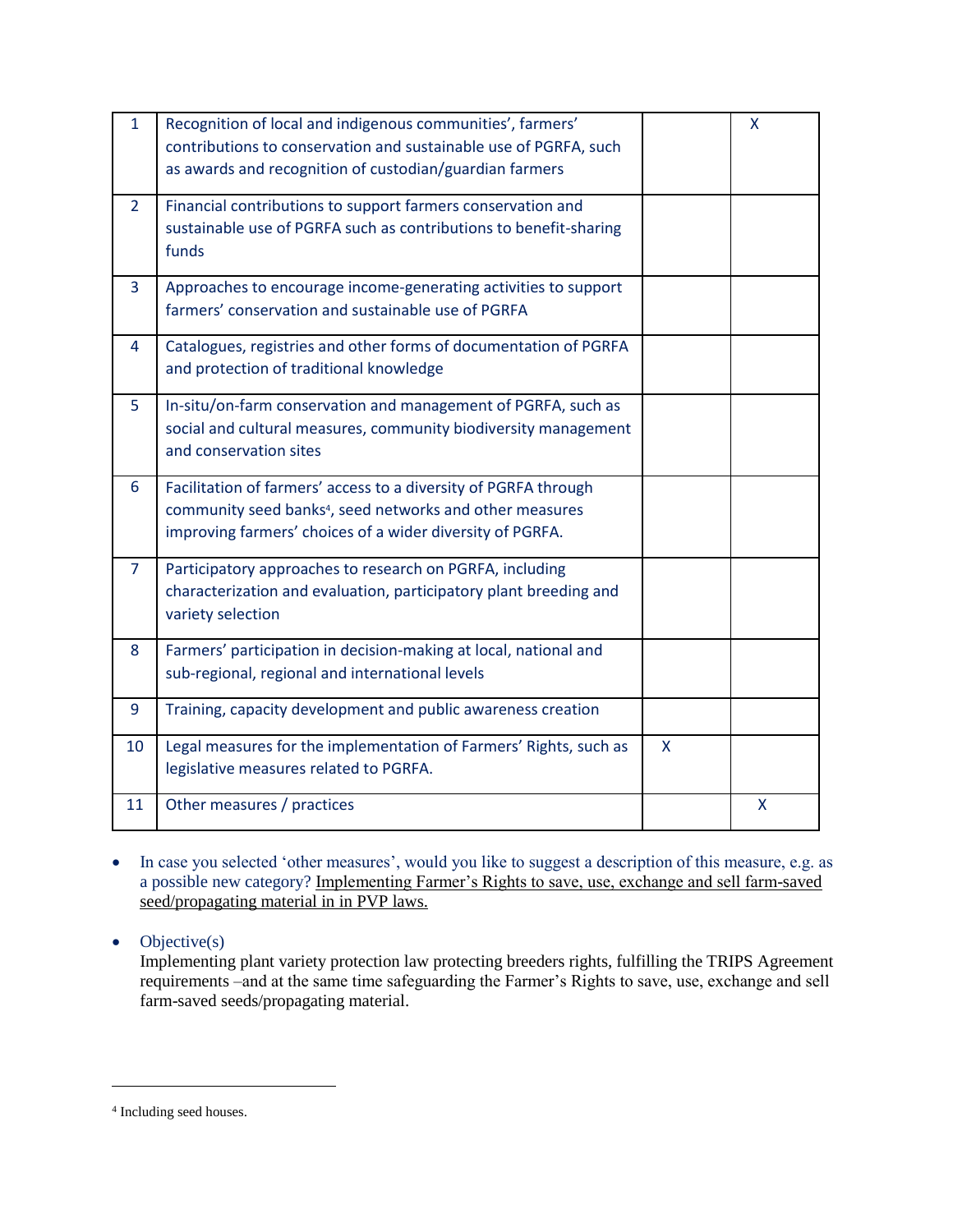- Target group(s) and numbers of involved and affected farmers<sup>5</sup> Governments to implement the law - Farmers to retain the right to to save, use, exchange and sell farm-saved seeds/propagating material. Millions of farmers in the respective countries.
- Location(s) and geographical outreach Many examples, especially from Asia and Africa.
- Resources used for implementation of the measure/practice not applicable
- How has the measure/practice affected the conservation and sustainable use of plant genetic resources for food and agriculture?

Farmers in the above mentioned countries are dependent on the informal seed sector and the practices of saving, using, exchanging and selling seeds for their seed requirements. Hence by safeguarding this right, the access to seeds is sustained. It also supports the livelihoods and food security of farmers as they need not spend money to purchase seeds every season. As such, it supports realization of basic human rights such as the right to food, health, nutrition and education. Further it supports implementation of Article 6 of the Treaty i.e. implementing a fair agricultural policy, strengthening biodiversity, promotes plant breeding efforts by farmers, increases the range of genetic diversity available to farmers etc.

- Please describe the achievements of the measure/ practice so far (including quantification) (max 200 words) see above
- Other national level instruments that are linked to the measure/practice -
- Are you aware of any other international agreements or programs that are relevant for this measure/practice?

Article 27.3(b) of the WTO TRIPS Agreement requires its Members to «provide for the protection of plant varieties either by patents or by an effective sui generis system or by any combination thereof.». Countries should opt for non-UPOV sui generis PVP system that protects Farmers' Rights while also protecting the rights of breeders.

Other issues you wish to address, that have not yet been covered, to describe the measure/practice

### **Lessons learned**

-

 $\overline{a}$ 

 Describe lessons learned which may be relevant for others who wish to do the same or similar measures/practices (max 250 words).

-It is feasible to implement an effective PVP system that also fully implements Farmers' Rights in particular the right to freely save, use, exchange and sell farm saved seed/propagating materials. - It is crucial for every country, to maintain flexibility to implement PVP laws that recognize Farmer's Rights to save, use, exchange and sell farm-saved seeds/propagating material. In the past many countries have limited this flexibility by signing free-trade agreements with developed

<sup>5</sup> Any classification, e.g. of the types of farmer addressed, may be country-specific.